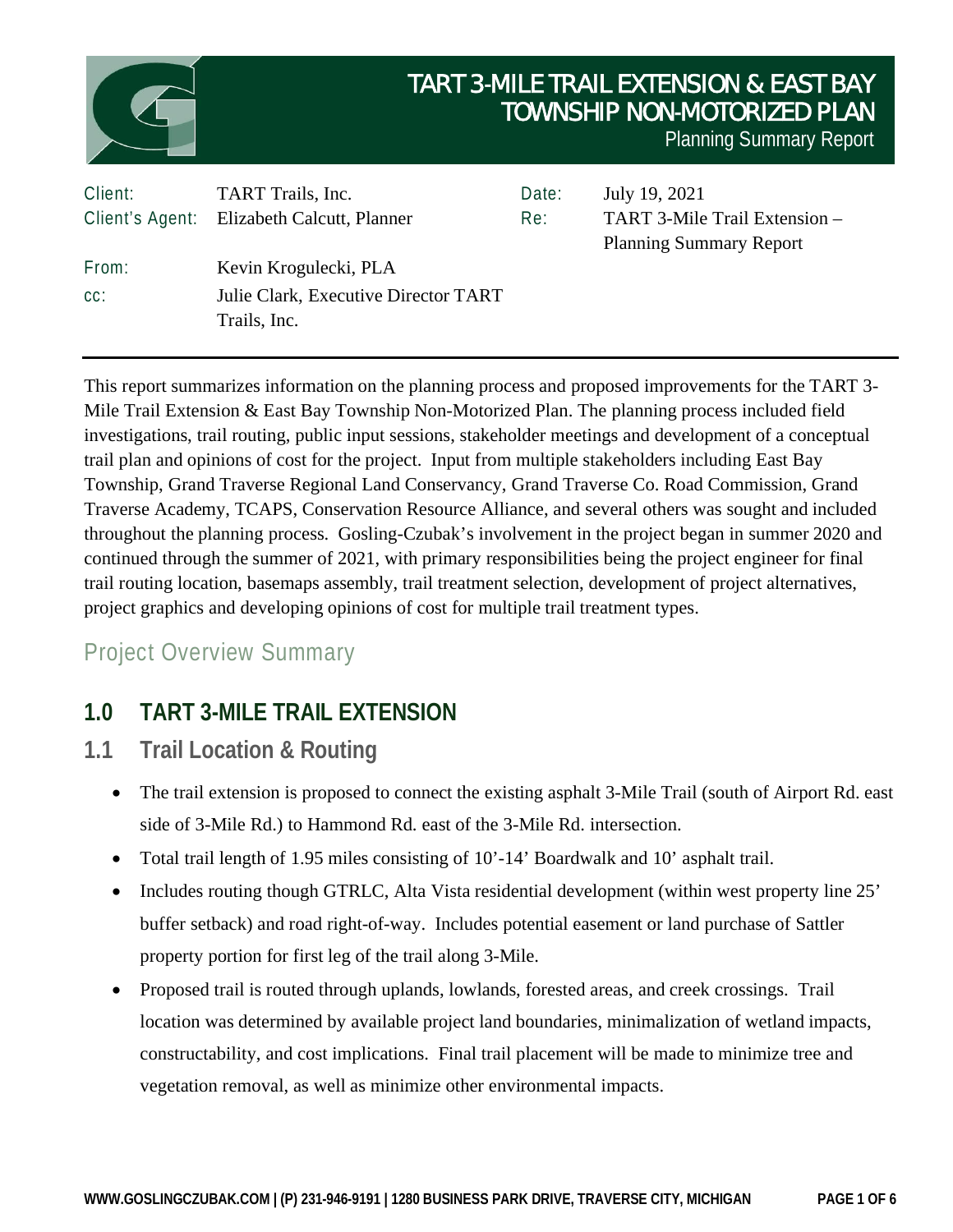# **1.2 Trail Type and Construction**

- Asphalt trail sections proposed at 10'wide and lie primarily on upland areas suitable for this type of construction. Includes fill and geotextile separator.
- Total asphalt trail length  $= 1.06$  Miles  $+/-$
- Boardwalk trail sections to be raised and supported by galvanized steel helical piles with a proposed load rating of H-10 (supports 20,000 lb. vehicle).
- Proposed boardwalk to be prefabricated galvanized steel frame, timber decking and code compliant railing (in locations where boardwalk edge exceeds 30" above adjacent ground)
- One boardwalk clear span bridge is proposed, other creek crossings will be made with standard boardwalk system.
- Total boardwalk trail length  $= .86$  Miles  $+/-$
- Vanderlip Rd. crossing includes ADA crosswalk landings and 6" concrete pavement across existing gravel road. Concrete crosswalk may be eliminated due to maintenance issues and at suggestion of the Road Commission. Vanderlip Rd. to be paved as part of Alta Vista development last phase, crossing would be asphalt striped at this time.
- Hammond Rd. crossing was investigated with options including at-grade refuge island, pedestrian bridge, and pedestrian tunnel. The at-grade crossing option is included in project opinions of cost. Pedestrian bridge and tunnel options with an estimated cost range of \$3-6 M depend heavily on further investigations of site conditions. These options would likely require easement or property purchase north and south of Hammond Road due to their size and footprint for achieving accessible grades.
- Vanderlip Rd. and Hammond Rd. Crossings = .03 Miles +/-

# **1.3 Trail Amenities**

- A parking trailhead is proposed at the north end of the trail extension with access from 3-Mile Rd. by way of paved commercial driveway entrance.
- Parking area is proposed gravel with 16 +/- regular car spaces, trailhead, signage and connector to main trail.
- TART standard trail signage is planned throughout the extension improvements.

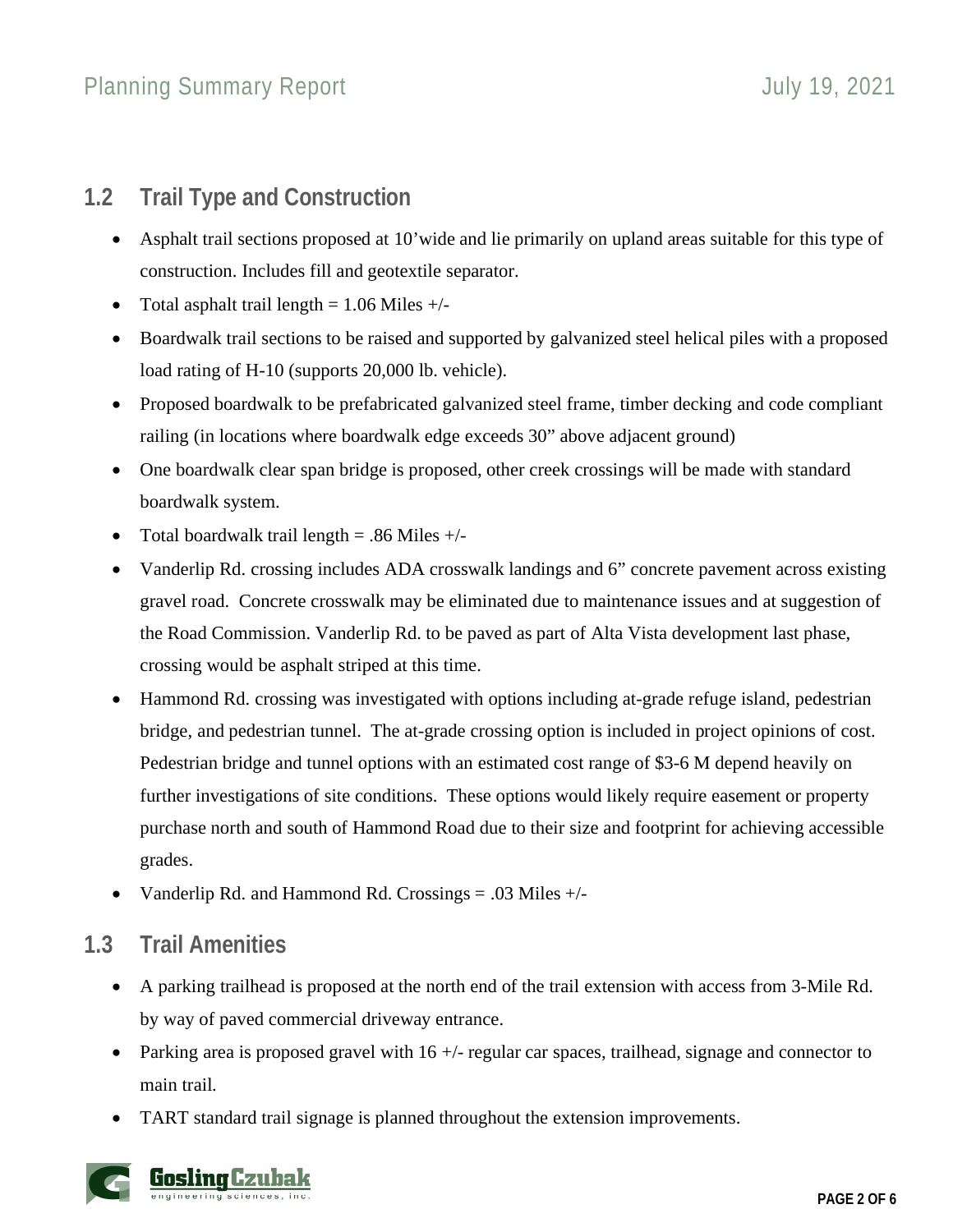# **1.4 Conceptual Trail Linkages**

- A conceptual trail linkage is depicted on proposed plans that extends north, connecting the 3-Mile trail extension to Reffitt Preserve (GTRLC Property). This linkage would be a GTRLC project.
- A paved parking area is proposed on GTRLC property at the Mitchell Creek Meadow Nature Preserve as a separate GTRLC project. A connector trail from this parking lot to the 3-Mile extension is planned and would be a GTRLC project.

# **1.5 Opinion of Cost**

- Opinions of cost were assembled for the entire trail project including 14', 14'/10' combination, and 10' boardwalk width options.
- Costs include contractor general conditions, engineering, permitting and assume prevailing wage rates.
- Costs are conceptual and based on best available information, similar past projects and general construction pricing. Estimates are subject to change throughout the project.

# **1.6 Future Phase Planning and Engineering**

- Topographic survey of proposed routing will be completed (ground topo and UAV aerial survey were applicable)
- Geotechnical soil borings for boardwalk/helicals will be completed (deep borings for helicals and foundations, hand auger borings for upland trail)
- Wetland delineation for the project area will be completed.
- Permitting during the engineering phases is expected to include State of Michigan EGLE Joint Permit, County Soil Erosion Review, and potential project environmental review.

# **2.0 EAST BAY TOWNSHIP NON-MOTORIZED PLAN**

- **2.1 Non-Motorized Route Options**
	- Planned routes are intended to guide East Bay Township along with other route-adjacent projects in providing future non-motorized transportation options.

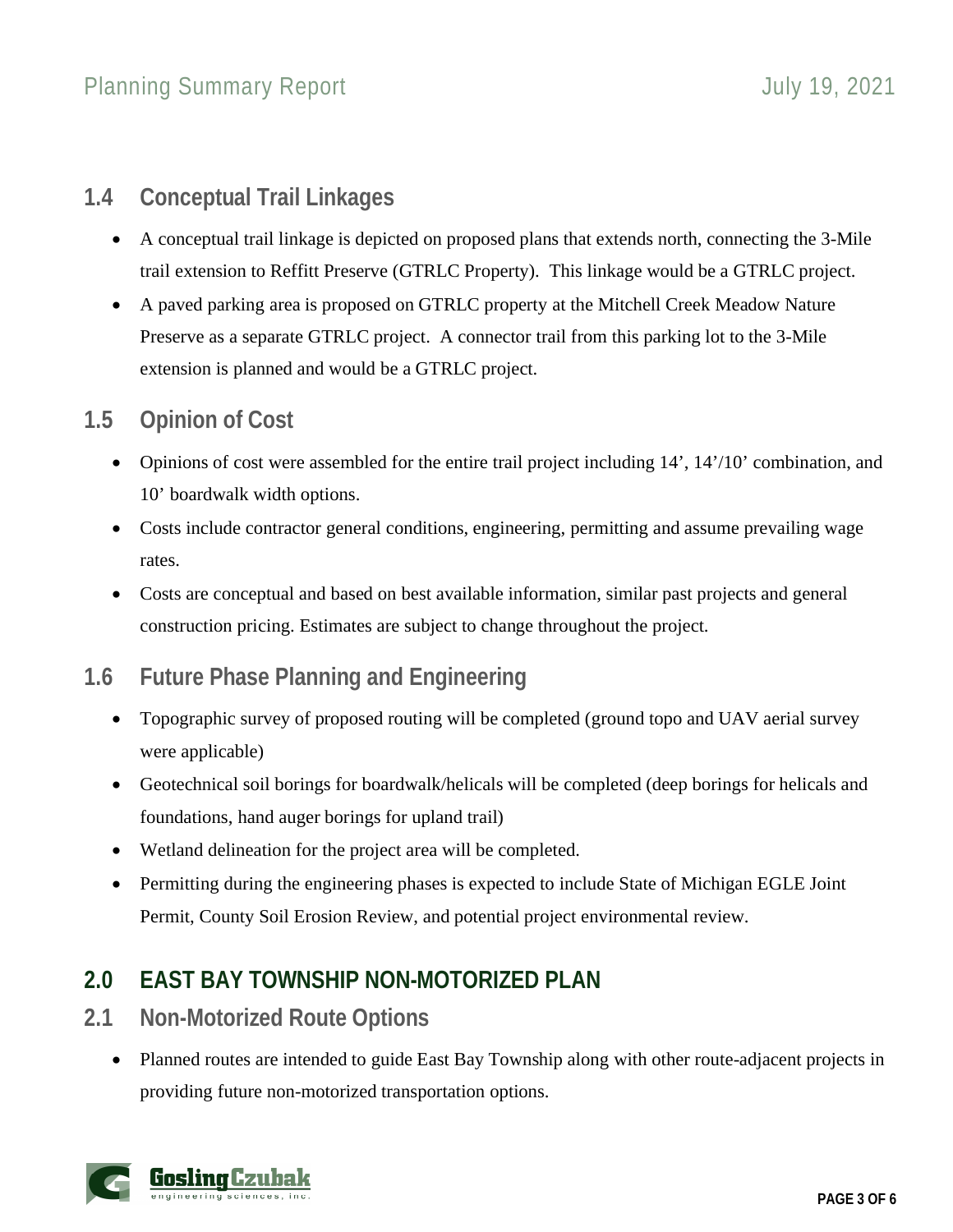# Planning Summary Report **Contact Contact Contact Contact Contact Contact Contact Contact Contact Contact Contact Contact Contact Contact Contact Contact Contact Contact Contact Contact Contact Contact Contact Contact Conta**

- Conceptual non-motorized pedestrian routes include 6'+ concrete sidewalk and 8'+ asphalt trail. Concrete sidewalk could be substituted with asphalt trail as desired. Boardwalk trail may also be required if necessary depending on grades and avoiding environmental impacts in some areas.
- Routes investigated as part of this panning effort follow east-west along Hammond Rd. and northsouth along 3-Mile Rd.
- Routes reflect recent developed Safe Routes to School proposed linkages that connect school campuses, residential neighborhood and area amenities surrounding the 3-Mile Rd. and Hammond Rd. intersection.
- Routes may or may not lie withing the road right-of-way and may require easements across private parcels. Planned improvement within the right-of-way should be coordinated with the Road Commission or incorporated into future road construction projects.
- All routes should be separated from roadway or road back of curb by a vegetated maintenance strip of appropriate size, ideally 10' wide minimum.

#### **2.2 3-Mile Rd. (North/South)**

- Underground utilities exist on both the east and west side of the road within the road right-of-way. Overhead utilities and a 20' utility easement exist on the west side of the road.
- Wetlands are observed on both the east and west side of the road in certain areas throughout the route.
- $\bullet$  6' + wide sidewalk is proposed on the west side of the road to provide a non-motorized route for existing and future residential development, private parcels and commercial businesses. With the 3- Mile trail extension providing a non-motorized route on the east side of 3-Mile (interior parcels), a need will exist to provide the same non-motorized opportunities on the west side of the road allowing travel from north to south. This sidewalk is proposed to extend south of the Hammond Rd. intersection on the same side of the road.

# **2.3 Hammond Rd. (East/West)**

 Underground utilities exist on both the north and south side of the road within the road right-of-way. Overhead utilities existing on the north side of the road for a short distance along this route.

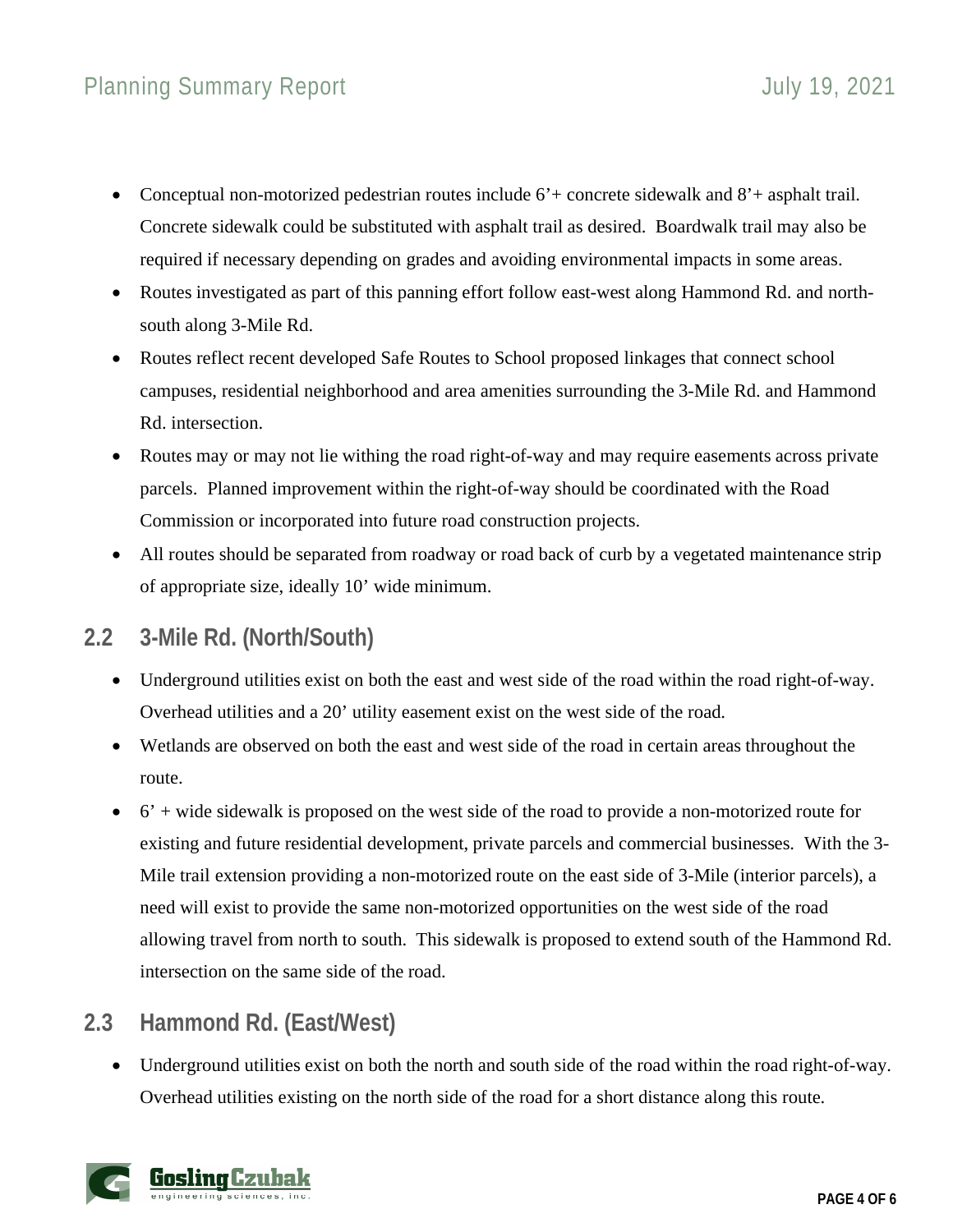- Wetlands are observed on both the north and south side of the road in certain areas throughout the route.
- A ravine down to a creek crossing under Hammond Rd. causes steep grades and will require boardwalk, bridges or expanded route footprint into adjacent parcels to achieve accessible grades. This exists on both the north and south sides of the road.
- 8'+ asphalt trail is proposed on the north side of the road and extends east to 4 Mile Rd. and west through and beyond the 3-Mile Rd. intersection. This would connect to the 3-Mile trail extension and would keep the heavier trail uses on the north side of Hammond Rd., decreasing the need for pedestrian crossing of Hammond Rd.
- 6'+ concrete sidewalk is proposed on the south side of Hammond Rd., though this could be substituted with a larger asphalt trail if desired. This route would extend east to 4 Mile Rd. and west through and beyond the 3-Mile Rd. intersection.
- A 6'+ concrete sidewalk spur is proposed south of Hammond Rd. down Carlisle Rd. connecting residential neighborhoods allowing residents access to the school campuses and the Plaza East shopping center.

# **2.4 Pedestrian Roadway Crossings**

- An at grade road crossing south of the 3-Mile Rd./Hammond Rd. intersection is proposed as part of the Safe Routes to School plan. This crossing should be used as a model for other crossings within this corridor and any crossing improvements within the right-of-way should be coordinated with the Road Commission or incorporated into future road construction projects. All crossings should be both safe and inviting.
- Two pedestrian crossings are proposed on 3-Mile Rd.; one at the north end gravel parking trailhead, and one at the Mitchell Creek Meadows Nature Preserve driveway entrance. These crossings would allow for safe movement of pedestrians from the west side to the east side of the road at the two proposed 3-Mile Trail access locations.
- Crossings should be at-grade with refuge islands and have proper advance warning and crossing signage. More crossings may be feasible as development expands along 3-Mile Rd.